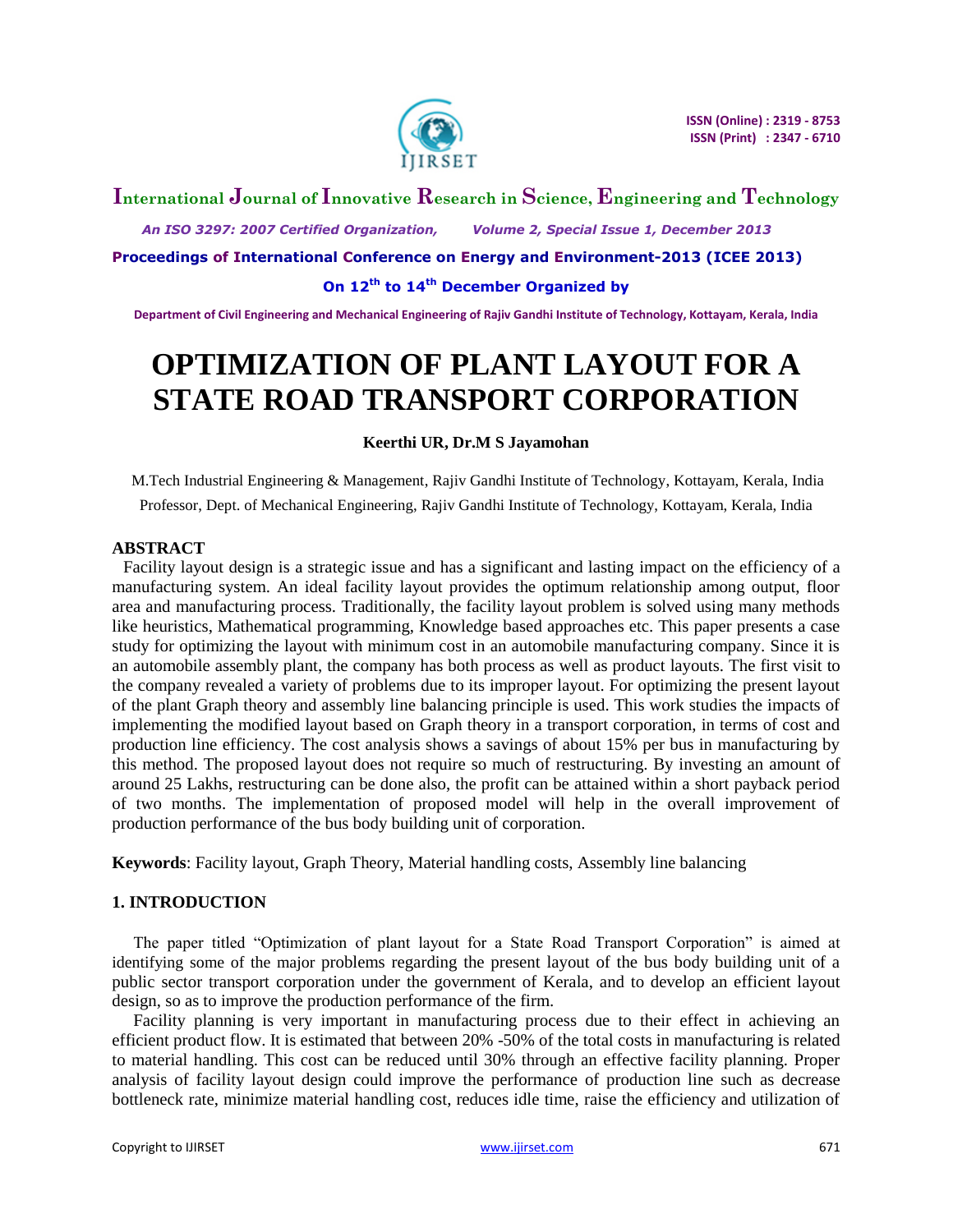labour, equipment and space.

The study addresses these problems by designing a product layout with the principles of line balancing for enhanced productivity and higher product outputs at the scheduled time or at a shorter cycle time. The study will be of benefit to production managers in the automobile assembly plant as well as research and development scholars in the automobile industries.

# **2. BASIC OPERATION OF MANUFACTURING**

In KSRTC-central works, Bus Body Building unit deals with the construction and assembly of various parts for the construction of bus. They are doing bodybuilding works for different classes of buses like City ordinary, Fast passengers, Super fast, Super deluxe etc. Presently, around 516 employees are working under this unit. With the present manpower, they can manufacture a maximum of 40 buses per month.The prime component in construction of a bus is chassis, which KSRTC presently purchases from leading vehicle manufacturers like TATA and ASHOK LEYLAND. The chassis is brought to this unit and the body is built through a series of stages.

The basic stages coming under the construction of a bus is shown below:

- Mounting of cross bearers and structures
- Flooring of Platform and Construction of Front cowl
- Paneling Works
- Fitting of Seat frames Painting
- Painting
- Fitting of Vertical post, Grab rail and Window rail
- Finishing Works
- Fully Built Bus

# **3.EXISTING LAYOUT OF THE COMPANY**

The present layout of the bus body building unit of the company is shown in the fig1.In the existing layout, the work centres are not located in the true order of product flow. In the fig, the blocks in the centre portions of the plant represents the workstations, the others represents the workcentres. The data regarding the present layout of the bus body building unit is shown in the table1.

#### TABLE 1. PRESENT LAYOUT DATA FIGURE 1. PRESENT LAYOUT

| No. of Work stations                                              | 7                       |  |
|-------------------------------------------------------------------|-------------------------|--|
| No. of Work centres                                               | 29                      |  |
| No. of Employees                                                  | 516                     |  |
| No. of buses manufacturing per                                    | 40                      |  |
| month                                                             |                         |  |
| Total area of the Plant                                           | 5700 m2                 |  |
| Labour cost                                                       | $\overline{x}$ s.103193 |  |
| Total cost of construction per<br>hus<br>(excluding chassis cost) | $\overline{x}$ s.522612 |  |
| Total flow time per bus                                           | 92 hrs                  |  |
| No. of job required per bus                                       | 325 (2600)<br>hrs)      |  |

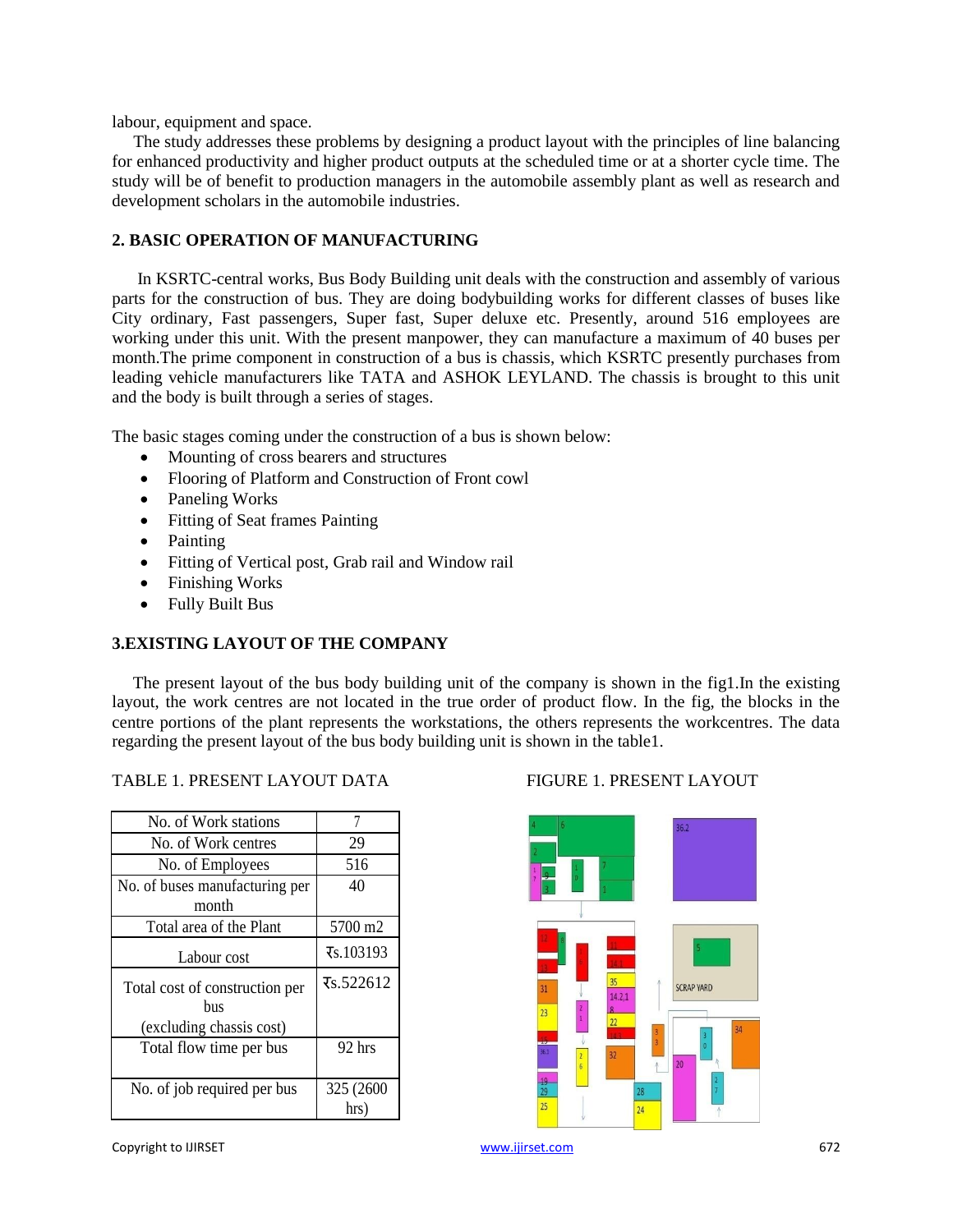#### **4. PROBLEM DESCRIPTION**

In Bus Body Building unit, the work centres are not located in the order of product flow. Hence prolonged movements and several cross movements are existing in the present layout. Also, so many time consuming activities are existing in the present layout due to the lack of proper equipments .The other issues coming under the present layout are work delays, human safety issues, pollution etc.

In order to achieve a smooth material flow and to make the working environment more flexible , the existing plant layout is need to be modified .Hence we can use plant more effectively . There by, the cost of production per bus can be reduced also; the productivity of this unit can be raised.

### **5. ANALYSIS OF EXISTING LAYOUT**

In this section the existing layout is studied in detail to facilitate improvement. As a part of the work the first step to be done is collection of department details.

The precedence diagram is drawn along with this to gain a basic understanding on the material flow and also to identify the major activities and its successors as well as itspredecessors. The precedence diagram that has been used is given in the fig 2.

| No.             | Department      | Area  | No.             | Departmen      | Area            |
|-----------------|-----------------|-------|-----------------|----------------|-----------------|
|                 | Name            | (m2)  |                 | t Name         | (m2)            |
| 1               | C-channel       | 39.2  | $\overline{19}$ | <b>Shutter</b> | 19.2            |
|                 | cutting centre  |       |                 | leaf work      |                 |
| $\overline{2}$  | Cross bearer    | 38.4  | $\overline{20}$ | <b>Shutter</b> | 134.4           |
|                 | work centre     |       |                 | setting        |                 |
| 3               | Square pipe     | 16    | $\overline{21}$ | Workstatio     | 24              |
|                 | cutting centre  |       |                 | n 3            |                 |
| 4               | Pipe bending    | 57.6  | $\overline{22}$ | Courier        | 19.6            |
|                 | centre          |       |                 | box door       |                 |
| 5               | Phosphating     | 192   | 23              | Door work      | 115.2           |
|                 | plant           |       |                 | centre         |                 |
| 6               | Structure       | 405.6 | 24              | Luggage        | 192             |
|                 | work centre     |       |                 | work           |                 |
| 7               | Footboard       | 78.4  | 25              | Seat frame     | 153.6           |
|                 | work centre     |       |                 | work           |                 |
| 8               | Angle iron      | 8     | 26              | Workstatio     | 24              |
|                 | cutting centre  |       |                 | n 4            |                 |
| 9               | Angle iron      | 16    | $\overline{27}$ | Workstatio     | 24              |
|                 | drilling centre |       |                 | n 5            |                 |
| 10              | Workstation 1   | 24    | 28              | Sleeve         | 96              |
|                 |                 |       |                 | fitting        |                 |
| $\overline{11}$ | Sheet bending   | 58.8  | 29              | Vertical       | 19.2            |
|                 | & cutting       |       |                 | post           |                 |
| $\overline{12}$ | Glass frame     | 115.5 | $\overline{30}$ | Work           | $\overline{24}$ |
|                 | work centre     |       |                 | station 6      |                 |
| $\overline{13}$ | Flat iron       | 57.6  | $\overline{31}$ | Coach          | 96              |
|                 | cutting centre  |       |                 | builder        |                 |
| 14              | Front cowl      | 117.6 | 32              | Upholstery     | 117.6           |
|                 | work centre     |       |                 | work           |                 |
| $\overline{15}$ | Safety bracket  | 19.2  | $\overline{33}$ | Work           | 24              |
|                 | work centre     |       |                 | station 7      |                 |
| 16              | Workstation 2   | 24    | 34              | Electrical     | 59              |
|                 |                 |       |                 | section        |                 |
| $\overline{17}$ | Top sheet       | 9.6   | 35              | Corner         | 20              |
|                 | bending         |       |                 | glass          |                 |
| 18              | Outside top     | 98    | 36              | <b>Store</b>   | 1600            |
|                 | work centre     |       |                 |                |                 |

TABLE 2 AREA OF DEPARTMENTS

As a part of the analysis, distance matrix and flow matrix is to be prepared. The distance matrix has been developed using the rectilinear distance between the departments having material flow. The rows and columns in the matrices indicate the departments and are given numbers from 1-36 in the table. The flow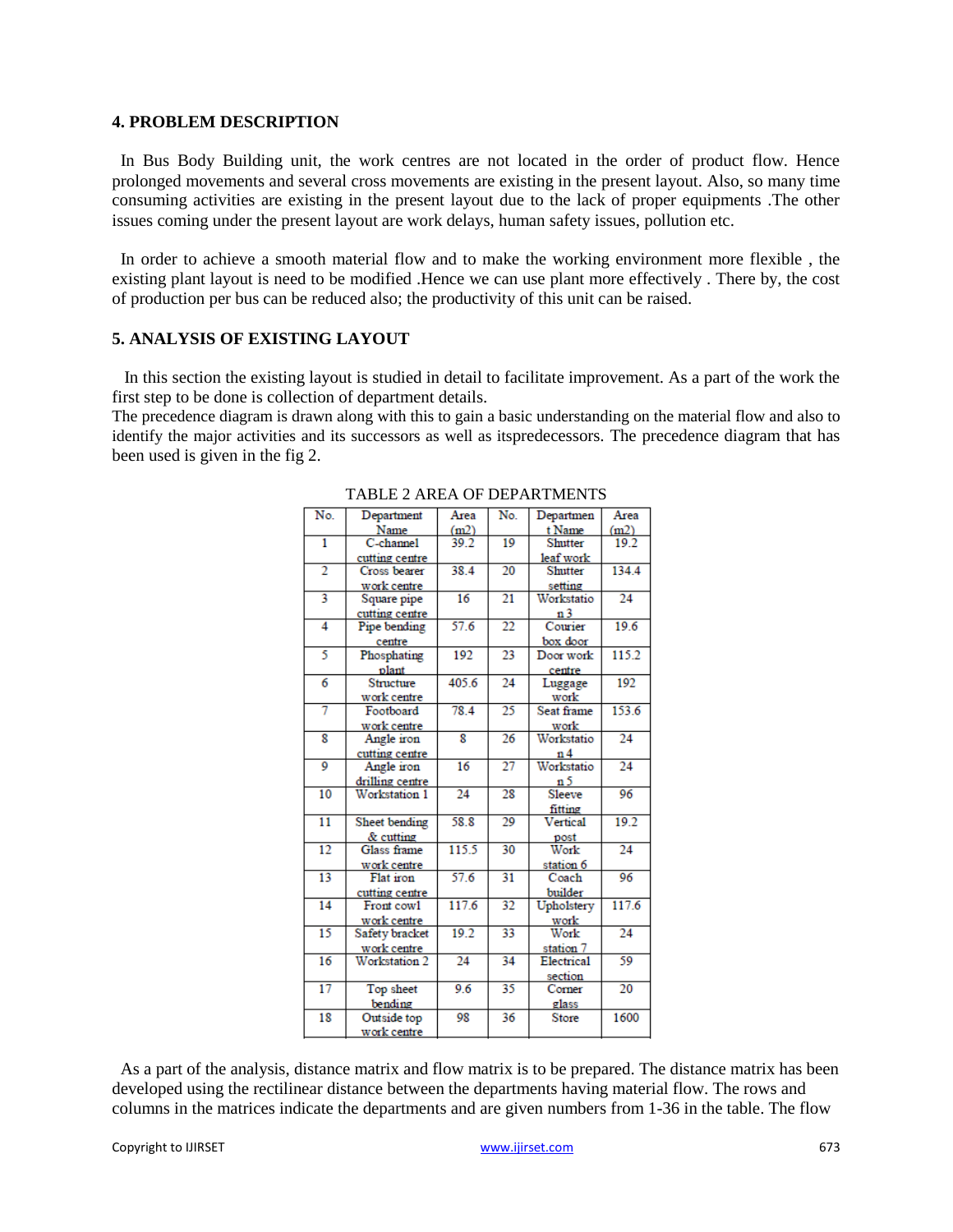matrix is developed by calculating the number of trips travelled for per product for the departments having material flow.



FIGURE 2 PRECEDENCE DIAGRAM

### **Determining material handling cost**

For analysis, the unit cost of material flow is required. Since this is not available with the company, it is calculated indirectly as below

Total manufacturing cost per bus is Rs.5,22,612 as given by company and assume material handling cost is 20-25% of the total production cost per bus. For analysis taking 20% material handling cost, then material handling cost is Rs.1,04,522 per bus. The unit material handling cost, Cij can be calculated as given below

$$
Cij = MHC/D \tag{1}
$$

where D is the total distance travelled by the material. Here the calculated unit material handling cost,  $c_{ii}$ is 19. The total Material handling cost, MHC incurred in a manufacturing process can be estimated by using the following formula;

$$
MHC = \Sigma \Sigma c_{ij} d_{ij} f_{ij}
$$
  
for all i,j=1,2,...n (2)

where  $C_{ij}$  is the unit material handling cost,  $d_{ij}$ ,  $f_{ij}$  are the distance and flows between the departments, whose values can be collected from the distance and flow matrices. Hence the total material handling cost in the present layout is Rs.2, 64,844.

# **6. LITERATURE REVIEW**

In this section researches regarding various approaches for solving the facility layout problem are discussed. Alternate layouts can be generated using lean layout concepts such as "group technology" and "systematic layout planning", which facilitate relocating the equipment according to product processing [4]. The main Production Line Balancing Problems such as queuing, idling time etc can be minimized by Multi-Objectives Model (MOM) and Genetic Algorithm (GA). The outcome of the Mixed Models (MM) assists to reduce the queuing and the idling time through harmonizing the tasks in each workstation. In addition to balance the distribution of the new workers in order to get the optimal solutions, as well as improving the ability of PL with the high production rate[2].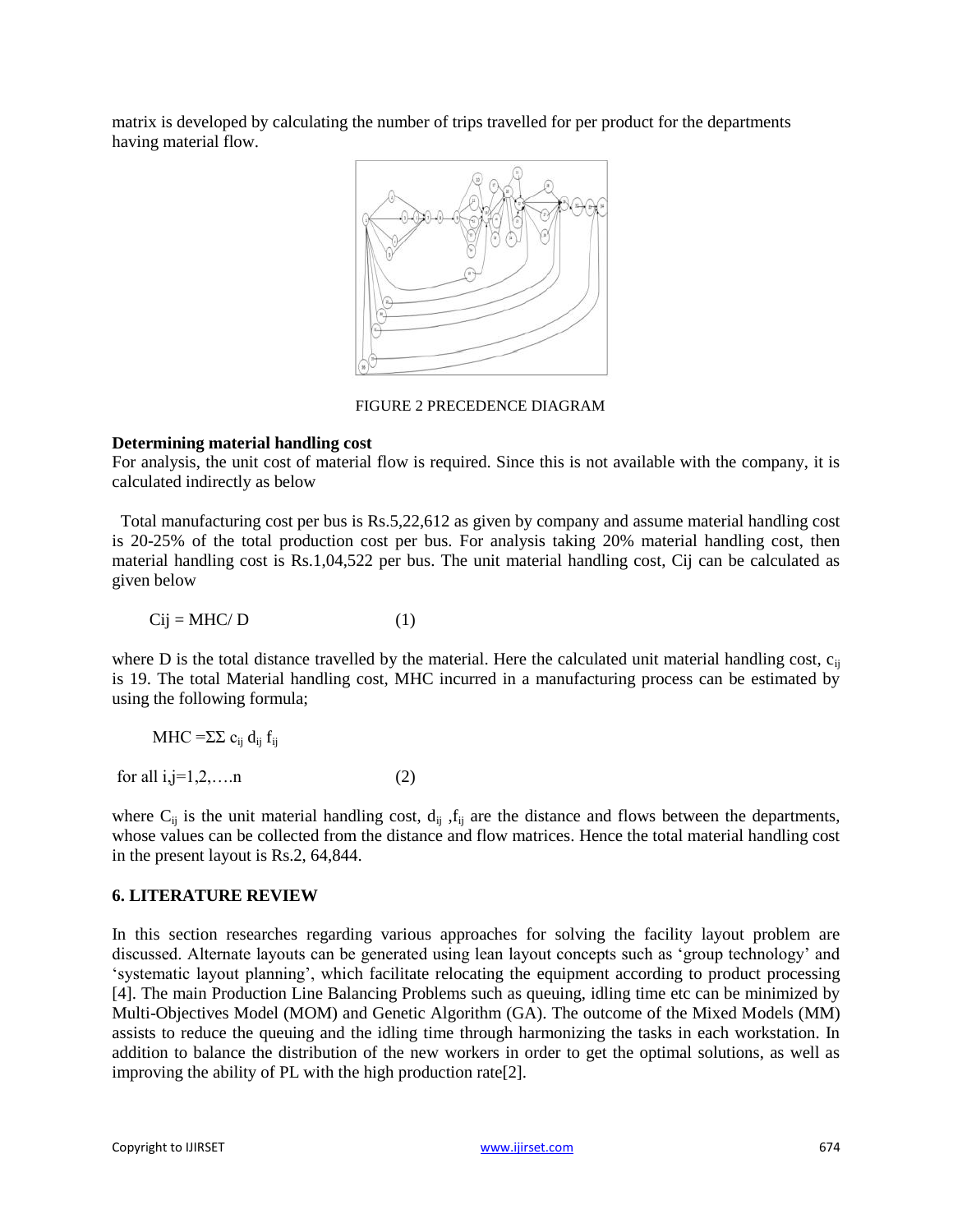For improvement in process layout, Graph theory can be used with the framework of systematic layout planning methodology. The cost analysis shows a saving of about 62.4% per year in material handling cost by this method [1].The most well known heuristic methods in optimizing layout design are Tabu Search (TS), Simulated Annealing (SA), and Genetic Algorithms (GA). Tabu Search (TS) is a mathematical optimization method, belonging to the class of local search techniques. A genetic algorithm (GA) is a search technique used in computing to find exact or approximate solutions to optimization and search problems. Simulated annealing (SA) is a generic probabilistic metaheuristic for the global optimization problem of applied mathematics, namely locating a good approximation to the global minimum of a given function in a large search space [7].

Genetic algorithm has wide number of alternatives through which different types of layout can be designed at minimum time without any hazards. This idea can be applied in any type of layout in manufacturing organization or any corporate sector or any pharmaceutical company and so on [8]. Alternate layouts can be generated using lean layout concepts such as "group technology" and "systematic layout planning", which facilitate relocating the equipment according to product processing [6].The application of assembly line balancing heuristics to designing a product layout for automobile assembly to provide a platform for high utilization of labour and equipment, which is necessary for scheduled completion of motor manufacturing processes in product development project [5].

The key innovative practices in facility layout planning includes few of the modern Facility Layout Planning designs viz. CRAFT(Computerized Relative Allocation of Facilities Technique),SLP(systematic layout planning),QAP(Quadratic Assignment Problem), and Basic models like Assembly line balancing, Mixed model line balancing, Group technology layouts, Material handling cost method, Flexible manufacturing system(FMS) too. The desired results is towards the finding out way of facility locations designs offering better productivity and enhanced overall organizational efficiency in all-around[3].

# **7. MODIFIED LAYOUT DESIGN BY GRAPH THEORY AND ASSEMBLY LINE BALANCING HEURISTIC**

As shown from the previous calculation, material handling costs of the present layout is not a satisfactory one. This needs to be improved by making changes in the existing layout. As seen in the literature review there is a variety of tools and techniques for the purpose. But due to its simplicity graph theory for improvements in the existing layout is used.

#### **Application of Graph theory**

A typical graph theoretic heuristic for the layout problem consists of the following steps; Step 1: Construction of Activity Relationship Chart from Precedence diagram Step 2: Construction of Activity Relationship diagram from Activity Relationship Chart Step 3: Development of Block Layout from Activity Relationship diagram Step 4: Development of Modified Plant Layout from Block Layout

# **Construction of REL chart**

Activity Relationship chart or REL chart gives the information about closeness between the departments. In REL chart, all pairs of relationships are evaluated and closeness rating (A, E, I, O, U) is assigned to each pair.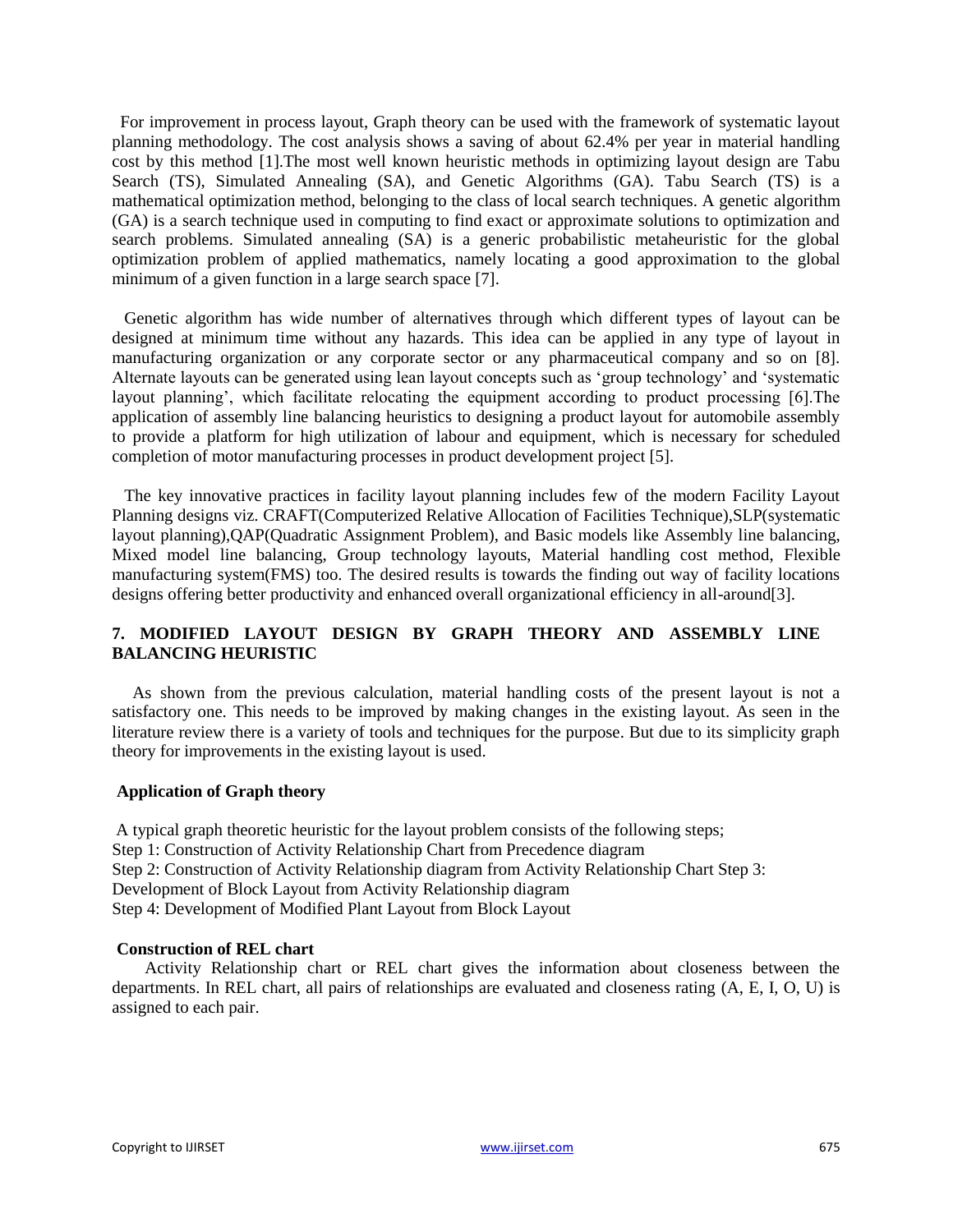

FIGURE 3. REL CHART

#### **Construction of Activity Relationship diagram**

In the Activity relationship diagram, vertices denote facilities and edges denote the existence of flows. The relationship diagram is obtained by placing A (Absolutely important) activities closer and U (Unimportant) activities farther. The relationship diagram so obtained is represented in Fig and the numbers in the circles indicate the number that is assigned to each department in the REL chart.



FIGURE.4 RELATIONSHIP DIAGRAM

#### **Construction of Block Layout**

Then the relationship diagram is converted to the block layout in the next stage. The block layout shows the departments and its area requirements in blocks. The block layout is given in the fig. In Block layout, the edge in activity relationship graph becomes the boundary between departments.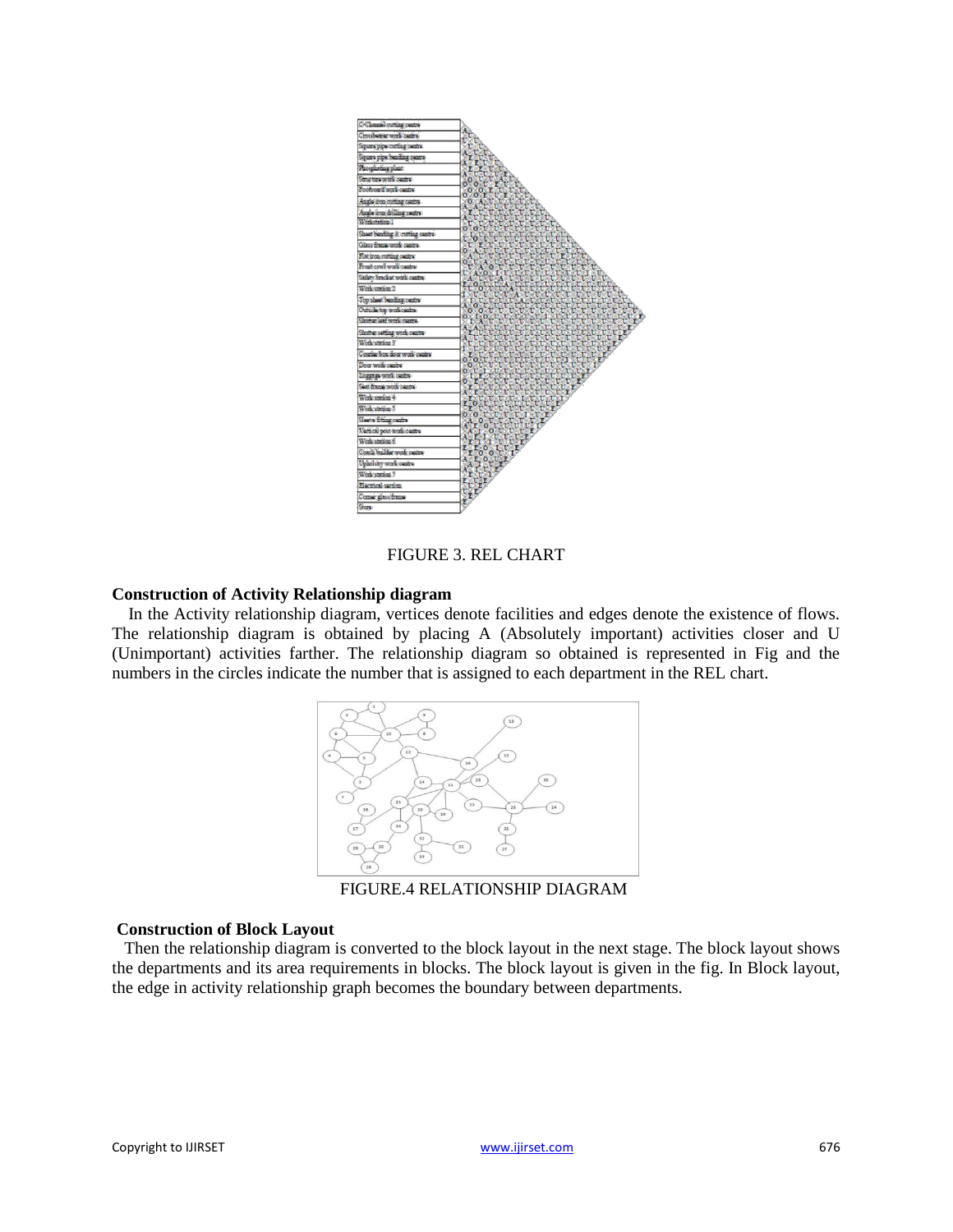

FIGURE 5. BLOCK LAYOUT

### **Application of Assembly line balancing**

By integrating the principles of line balancing with the block layout, a better modified layout can be obtained. The procedures proposed by Kilbridge and Wester numbers are assigned to each operation describing how many predecessors it has. Operations with the lowest predecessors are assigned first to the workstations. The procedure consists of the following steps.

- 1. Construct the precedence graph
- 2. List in column I, all work elements that need not follow others.
- 3. List in column II, all work elements that must follow those in column I continue the other columns in the same way. The elements within a column can be assigned to workstations in any order provided all the elements of previous column have been assigned
- 4. Select a feasible cycle time.
- 5. Assign work elements to the station such that the sum of station time does not exceed the cycle time.

In the task assignment, the selected feasible time is 20.Work element 1 is selected first because it has the least number of predecessors. Therefore, we assign element 1 to station 1.Element 7 cannot be added to station 1,otherwise the station time will exceed the cycle time; therefore, we assign element 7 to station 2 and continue with the above process.



#### **Modified layout design**

The modified plant layout is modelled in AutoCAD software, which is shown in the figure. One of the major highlight of the modified layout design is that the locations of workcentres are in the true order of product flow. Also, crossover and longer movements are less in the modified layout design when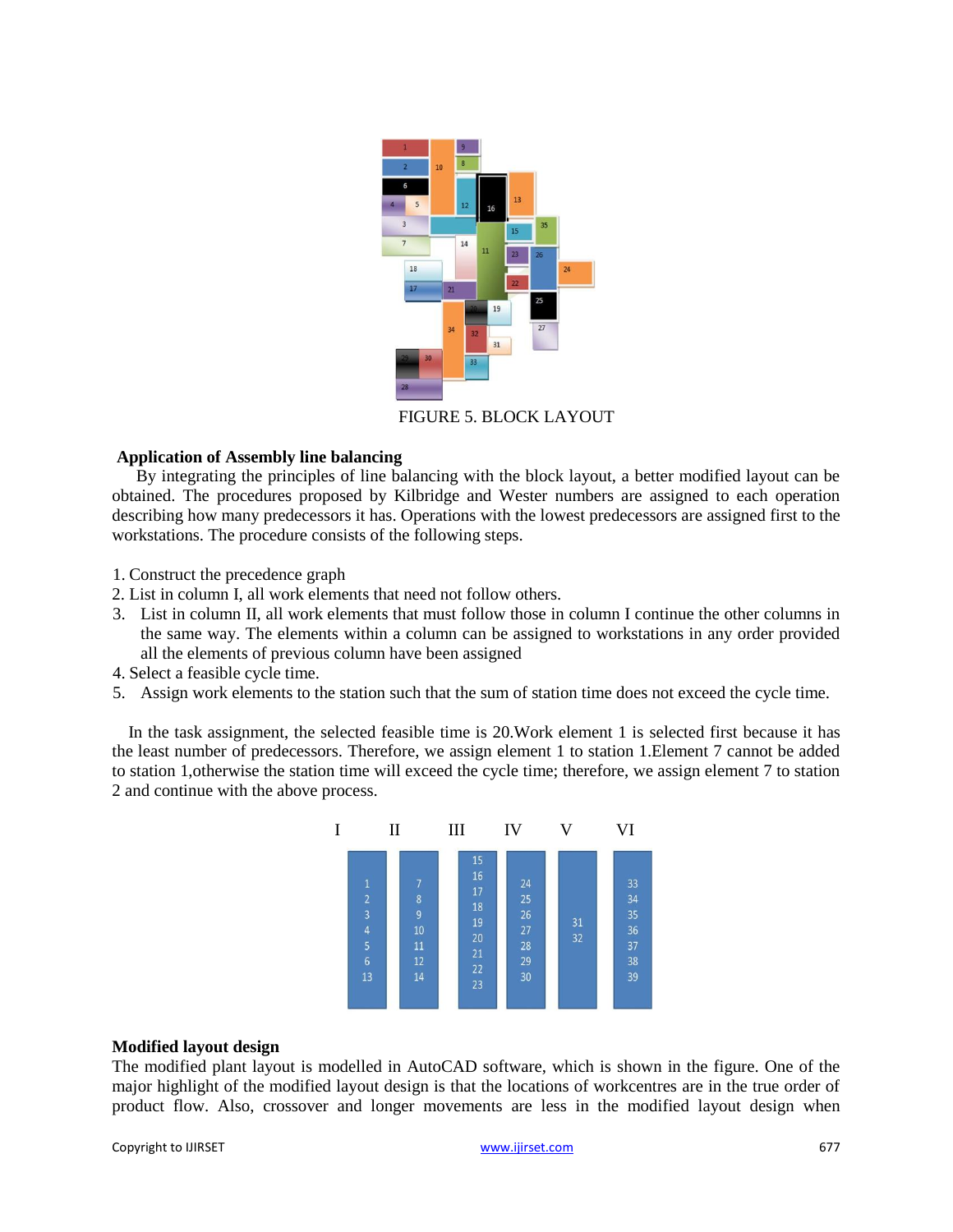compared with the present layout. Hence the distance travelled by the material can be reduced to a greater extent in the modified layout. By implementing the proposed design, we can also improve the production performance parameters like flow time, line efficiency etc.

In order to implement the modified layout design, so much of restructuring is not required. One of the major step to be taken as a part of the layout modification is that rearranging the location of workcentres as per the modified layout design. Also, the new locations of store and phosphating process plant as per the modified layout design will help to access the raw materials very easily. No extra space is required to implement the modified layout design.



FIGURE 6. MODIFIED LAYOUT

# **8. ANALYSIS OF PLANT LAYOUTS**

The present layout and modified layout can be analyzed in terms of following parameters.

- Distance
- Production time(Flow time)
- Material handling cost
- Labour cost
- Production rate
- Production line efficiency

# **Distance**

In the present layout, the total distance travelled by the material is 5377.45 m. While in the case of modified layout, the total distance travelled by the material is 3309.3 m(by using distance matrices). The distances travelled by the material came down by 38%, which can be seen clearly at the distance matrix of modified layout.

# **Production time (Flow time)**

In present layout, production time required for assembling a bus is 92 hrs. Since time taken for transportation is also a function of total task time, the reduction in total distance will also reduce the total production time. Total time taken for transportation is 10.5% of total production time (by calculation).In present layout, the total time taken for transportation is 9.6 hrs while in the case of modified layout, the total time taken for transportation is 6.02 hrs (by calculation) . Hence, the time saved is 3.64 hrs (4 % of total production time).In modified layout, total production time per bus is 88.3 hrs.

# **Labour cost**

Since production hours are directly related to labour hours, reduction in total production time will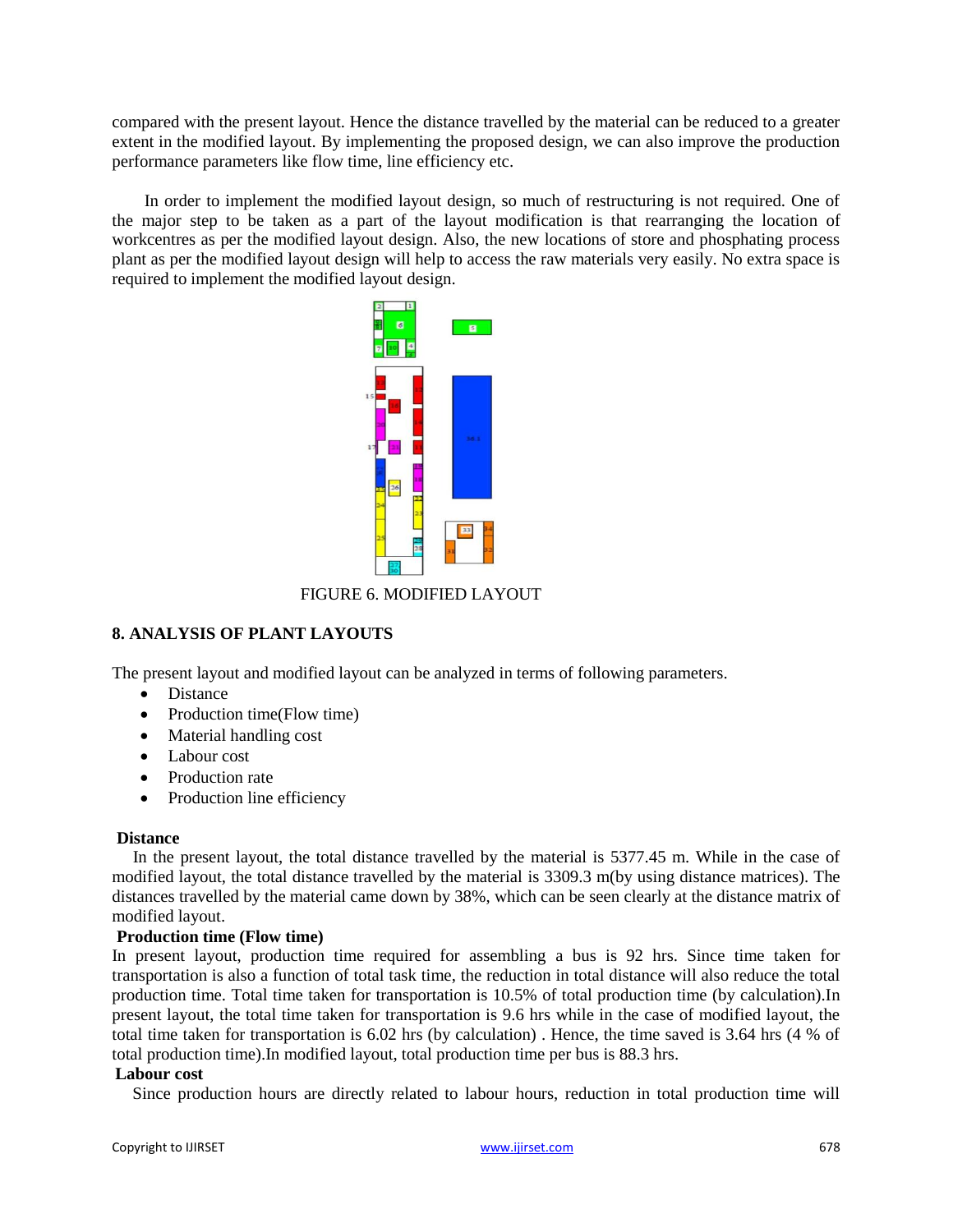reduce the total labour hours. In the present layout, for the production time 92 hrs, the required labour hours is 2600 hrs (std.labour hrs). The labour cost incurred for 2600 labour hrs is Rs.1, 03,193.While in the case of modified layout, for the production time 88.3 hrs, the required labour hours is 2488 hrs (by calculation).The labour cost incurred for 2488 labour hrs is Rs. 98,757 (by calculation).Hence, the total labour cost saved in the modified layout design is 5%.

#### **Material handling cost**

Total material handling cost in the present layout is Rs.2, 64,844**.** Total material handling cost in the modified layout is Rs.1, 93,158**.** Material handling cost saved is 27.1 %

#### **Production rate**

In the present layout, the cost of construction for manufacturing one bus is Rs.522612. While in the case of modified layout, the cost of construction for manufacturing one bus is Rs.4, 45,766. Hence, total cost that can be saved per month for manufacturing 40 buses is Rs. 30, 73,840. With these costs, the production rate can be increased from 40 to 46.

#### **Production line efficiency**

The production line efficiency, E of an assembling process can be estimated by using the following formula;

 $E = T/(C \times N)$  (3)

where T is the Total time or Flow time, C is the Cycle time and N is the no. of workstations. In the present layout, T is 92hrs, C is 26 and N is 7. Hence, the production line efficiency, E of the present layout is 50.5 %.While in the case of modified layout, T is 92hrs, C is 20 and N is 6. Hence, the production line efficiency, E of the modified layout is 76.7 %.

#### **Economic Feasibility Analysis**

A feasibility analysis is done to check the practicability of proposed layout. In the proposed layout, the total material handling cost that can be saved per bus is Rs.71, 686.The total production time that can be saved per bus is 3.7 hrs .The total labour cost that can be saved per bus is Rs.4296.Hence, the total cost of production that can be saved per bus is 76, 846.Thus, the total cost that can be saved per month (for 40 buses) is Rs. 30, 73,840.Total cost to be invested for restructuring the plant is Rs.24,21,000 (around 25 Lakhs).Hence, the required payback period is 2 months.

# **9. COMPARISON OF PLANT LAYOUTS**

The results obtained were analyzed and compared in terms of several parameters which are shown in the table4.The existing layout and modified layout were compared in terms of parameters such as distance, material handling costs, flow time, labour cost and production rate